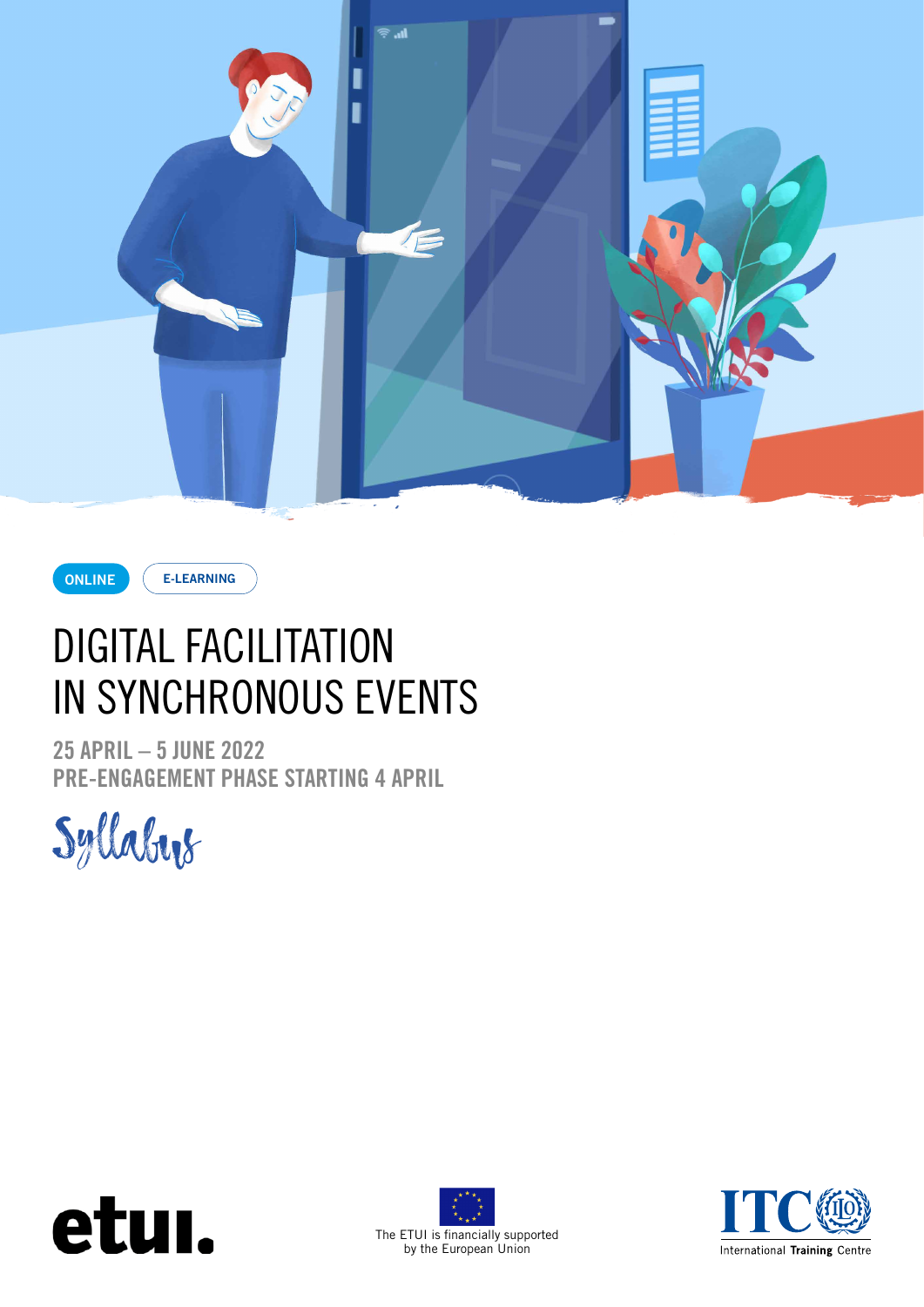### BACKGROUND

COVID-19 and the ensuing lockdowns accelerated the adoption and transition of pedagogical paradigms from a largely offline-mode, in which technology augmented learning, to an online-mode where technology is becoming as important as pedagogy. This transition was quick, or maybe too quick! Those who were tech-savvy caught on early, those camera-friendly were at ease.

To cope with the constantly evolving training practises in online settings and to provide some clarity on the different dimensions required by facilitating in online settings, ETUI, the European Trade Union Institute, has designed an online course on Facilitation techniques for online events, which is meant to improve the skills of trainers and facilitators of online events and courses.

### WHAT WILL I LEARN?

- What are the different dimensions of online facilitation?
- How many types of online events do exist? And what are their characteristics?
- Which skills are useful to facilitate online settings?
- Which methods are best suited to facilitate online interaction?
- How to work in groups and prepare for an online session?

### HOW

Online Facilitation is about "people" who need each other to learn, that is why this course aims at creating space for exchange and conversations. The programme is conducted fully online using interactive self-guided learning modules, knowledge checks, live webinars, a mobile game and a final live simulation.

| <b>Phase 1</b><br><b>Pre-Engagement</b>                                                                                                                                                           |                                                                                                                                                                                                                           | <b>Phase 2</b><br><b>Get started</b>                                                                                                                                                                     | <b>Phase 3</b><br><b>Orientation</b>                                                                                                                                                                    | <b>Phase 4</b><br><b>Group Work</b>                                                                                                    | Phase 5<br><b>Simulation</b>                                                                                                                      |
|---------------------------------------------------------------------------------------------------------------------------------------------------------------------------------------------------|---------------------------------------------------------------------------------------------------------------------------------------------------------------------------------------------------------------------------|----------------------------------------------------------------------------------------------------------------------------------------------------------------------------------------------------------|---------------------------------------------------------------------------------------------------------------------------------------------------------------------------------------------------------|----------------------------------------------------------------------------------------------------------------------------------------|---------------------------------------------------------------------------------------------------------------------------------------------------|
| $4 - 8$ April                                                                                                                                                                                     | 11 - 22 April                                                                                                                                                                                                             | 25 - 29 April                                                                                                                                                                                            | $2 - 20$ May                                                                                                                                                                                            | 23 - 27 May                                                                                                                            | 30 May - 3 June                                                                                                                                   |
| 1 week                                                                                                                                                                                            | 1 week                                                                                                                                                                                                                    | 1 week                                                                                                                                                                                                   | 1 week                                                                                                                                                                                                  | 1 week                                                                                                                                 | 1 week                                                                                                                                            |
| Learners have all<br>the information<br>needed prior<br>to the start of<br>the programme<br>and share with<br>tutors relevant<br>information about<br>their background<br>during a live<br>event. | Learners equip<br>themselves to<br>get started by<br>introducing<br>themselves<br>in the forum,<br>checking their<br>prior knowledge<br>and familiarising<br>with the online<br>environment<br>and training<br>programme. | Learners get<br>started by sharing<br>opportunities<br>and obstacles of<br>Online Facilitation<br>with the course<br>community,<br>start identifying<br>peers and a<br>virtual facilitation<br>scenario. | Learners go<br>through three<br>learning modules<br>covering the<br>main dimensions<br>of Online<br>Facilitation: Type<br>of Online Events,<br>Skills needed for<br>Online facilitation<br>and Methods. | Learners<br>consolidate their<br>learning through<br>group work<br>and preparing<br>to simulate an<br>Online facilitation<br>scenario. | Learners simulate<br>an Online<br>Facilitation<br>moment, as<br>part of their<br>group work, and<br>receive feedback<br>from tutors and<br>peers. |
| 3h                                                                                                                                                                                                |                                                                                                                                                                                                                           | 2h30min                                                                                                                                                                                                  | 3h/week                                                                                                                                                                                                 | 4h                                                                                                                                     | 5h                                                                                                                                                |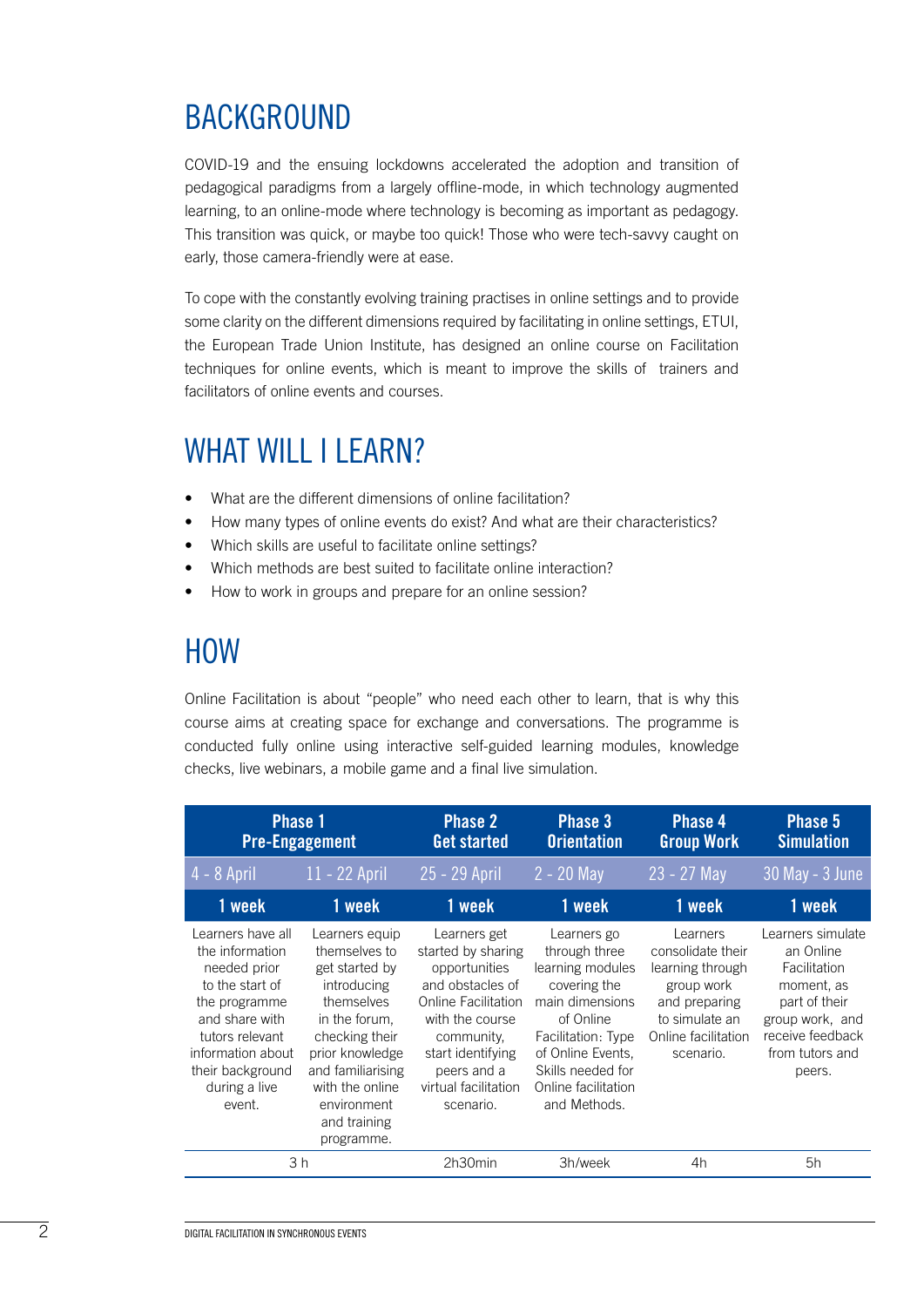In particular, Phase 3- Orientation involves the following activities:

- Share your thoughts and experience on a weekly topic with your peers and the online coaches via a Forum (15 min)
- Acquire knowledge on adapting the facilitation style according to the type of online event, managing online interactions and methods that can support learning online through an interactive self-guided learning module that contains readings, questions, quizzes, case studies and videos.(45 min)
- Participate in live webinars and live Q&A with staff, advisors and consultants to dig deeper into the weekly topic, stimulate exchange and spark innovation.(90 min)
- Connect with peers via a mobile-based game activity to strengthen team building, peer-to-peer exchange and better prepare to work together (30 min).

## WHAT WILL I BE ABLE TO DO?

As a trainer and facilitator, this online course will give you the opportunity to experiment with facilitation methodologies and improve your skills when it comes to running synchronous online events. You will not only get high quality knowledge and shared experience from ITCILO/ ETUI staff and advisors but you will also prototype and simulate your own online session working with peers.

## WHAT CONTENT DOES THE COURSE COVER?

- An overview of the different dimensions of online facilitation
- An overview of the different types of online events and their characteristics
- A guide to skills that are relevant to manage online relationships and fill the distance
- Methods that are useful to design online sessions

### WHO PARTICIPATES IN THIS TRAINING?

Trainers and facilitators of online events and courses, Eurotrainers and other colleagues working on training development within their European Trade Union organisations.

## TEAM

This course is delivered by senior staff, advisors and consultants from ITCILO and ETUI.

## WHAT CERTIFICATION WILL I RECEIVE?

Participants receive a certificate of Participation in [digital credentials format.](https://www.itcilo.org/stories/introducing-itcilos-new-digital-credentials)

## HOW DO I APPLY?

<https://oarf2.itcilo.org/DSB/A4715484/en>

## LANGUAGES

English.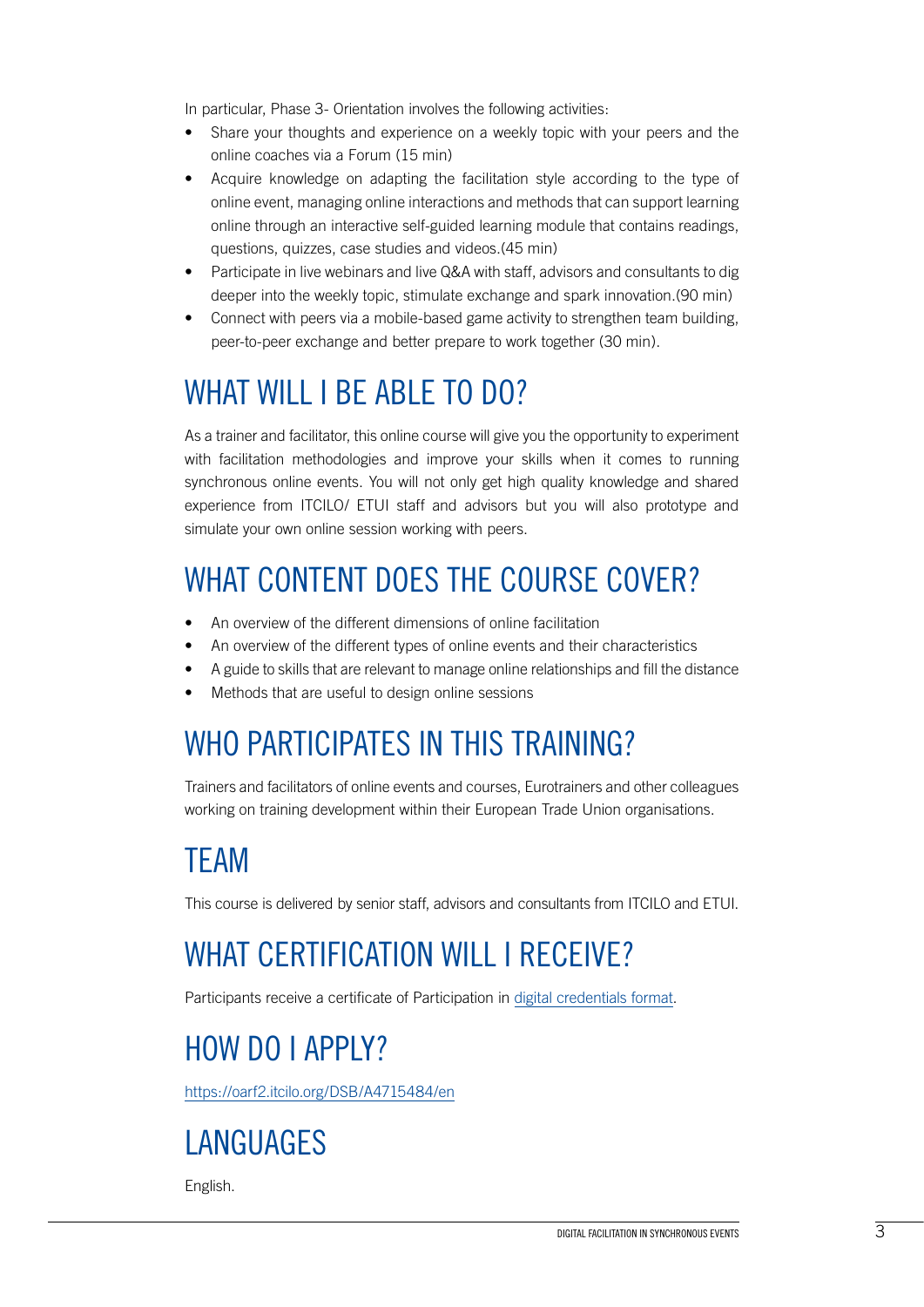### **Pre-engagement [4-8 April 2022]**

WORKLOAD: 1h45 min

| Activity                                                                                                                                 | <b>Estimated workload</b> |
|------------------------------------------------------------------------------------------------------------------------------------------|---------------------------|
| Live: Opening Plenary Webinar<br>Exchanging and connecting. Introduction to the overall workshop<br>Wed 5 April 2022, 3.00 - 4.30 pm CET | $1h45$ min                |
| <b>Async Learning Activities</b>                                                                                                         |                           |
| Update Online Profile<br>$\bullet$<br>Download Syllabus                                                                                  |                           |

#### **Pre-engagement [11-22 April 2022]**

WORKLOAD: 1h25 min

| <b>Async Learning Activities</b>                                                                                                                           | 1h25min |
|------------------------------------------------------------------------------------------------------------------------------------------------------------|---------|
| Download Personal Handbook<br>$\bullet$<br>• Introduce yourself via Forum<br>• Complete Knowledge Assessment Test<br>Download Online Facilitation Scenario |         |

#### **WEEK 1 [25-29 April 2022]: Get started**

WORKLOAD: 2h30 min

| Activity                                                                                 | <b>Estimated workload</b> |
|------------------------------------------------------------------------------------------|---------------------------|
| Seed for Thought: Weekly Forum Conversation                                              | $2h30$ min                |
| Live Q&A with Tutor: Questions & Clarifications<br>Wed 27 April 2022, 3.00 - 3.45 pm CET |                           |
| Interactive lesson: Dimensions of Virtual Facilitation                                   |                           |
| Social Activity: Learn with your peers                                                   |                           |

#### **WEEK 2 [2-6 May 2022]: Orientation**

WORKLOAD: 3h

| Activity                                                                   | <b>Estimated workload</b> |
|----------------------------------------------------------------------------|---------------------------|
| Seed for Thought: Weekly Forum Conversation                                | 3h                        |
| Live Webinar: Types of Online Events<br>Wed 4 May 2022, 3.00 - 4.30 pm CET |                           |
| Interactive lesson: Types of Online Events                                 |                           |
| Social Activity: Learn with your peers                                     |                           |